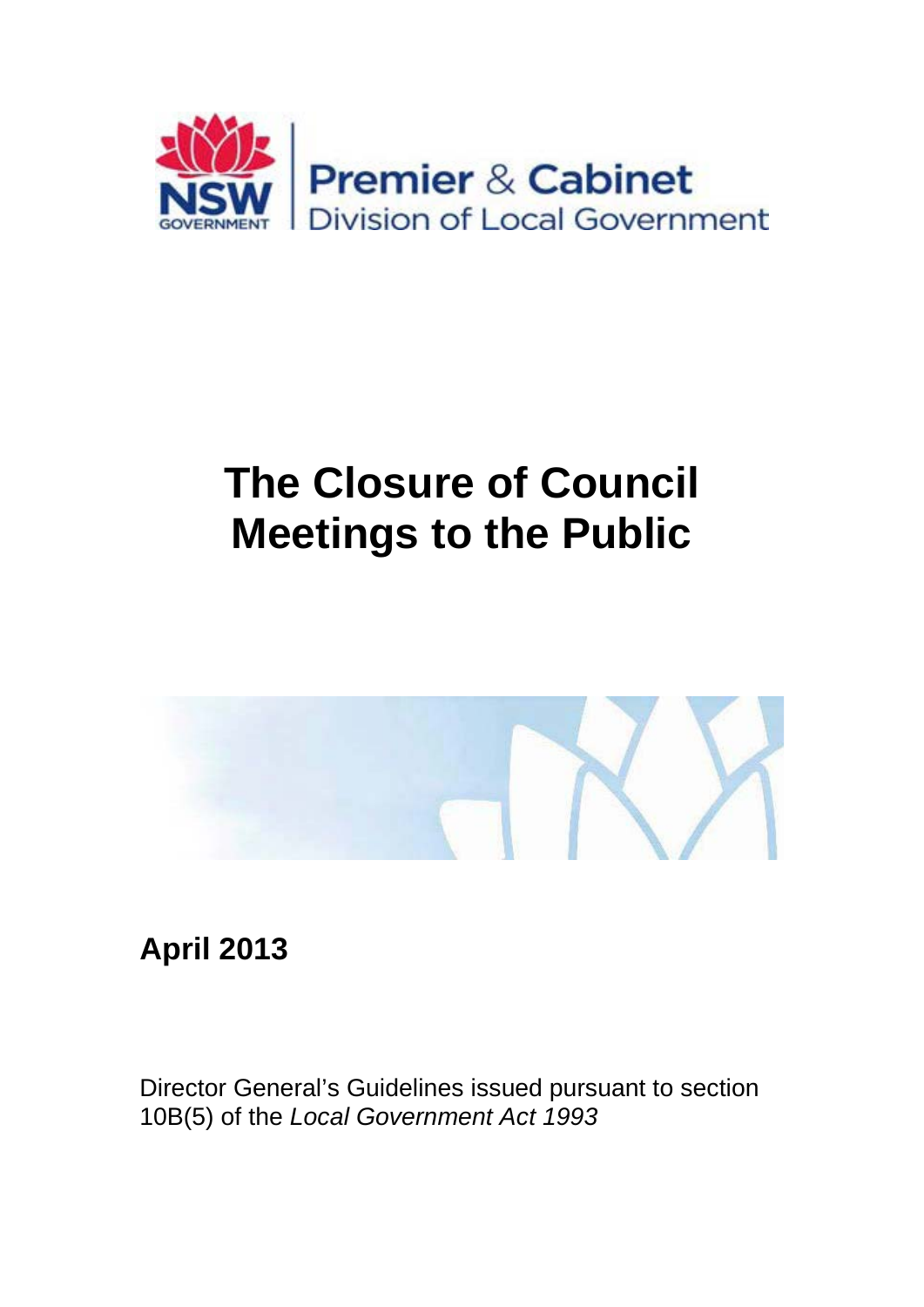#### **ACCESS TO SERVICES**

The Division of Local Government, Department of Premier and Cabinet is located at:

Levels 1 and 2 NOWRA NSW 2541

5 O'Keefe Avenue Locked Bag 3015

Phone 02 4428 4100 Fax 02 4428 4199 TTY 02 4428 4209

Level 9, 6 – 10 O'Connell Street PO Box R1772

SYDNEY NSW 2000 ROYAL EXCHANGE NSW 1225

Phone 02 9289 4000 Fax 02 9289 4099

Email dlg@dlg.nsw.gov.au Website www.dlg.nsw.gov.au

#### **OFFICE HOURS**

Monday to Friday 8.30am to 5.00pm (Special arrangements may be made if these hours are unsuitable) All offices are wheelchair accessible.

#### **ALTERNATIVE MEDIA PUBLICATIONS**

Special arrangements can be made for our publications to be provided in large print or an alternative media format. If you need this service, please contact our Operations Group on 02 9289 4000.

#### **DISCLAIMER**

While every effort has been made to ensure the accuracy of the information in this publication, the Division of Local Government expressly disclaims any liability to any person in respect of anything done or not done as a result of the contents of the publication or the data provided.

© NSW Division of Local Government, Department of Premier and Cabinet 2013

ISBN 978-1-922001-18-4

Produced by the Division of Local Government

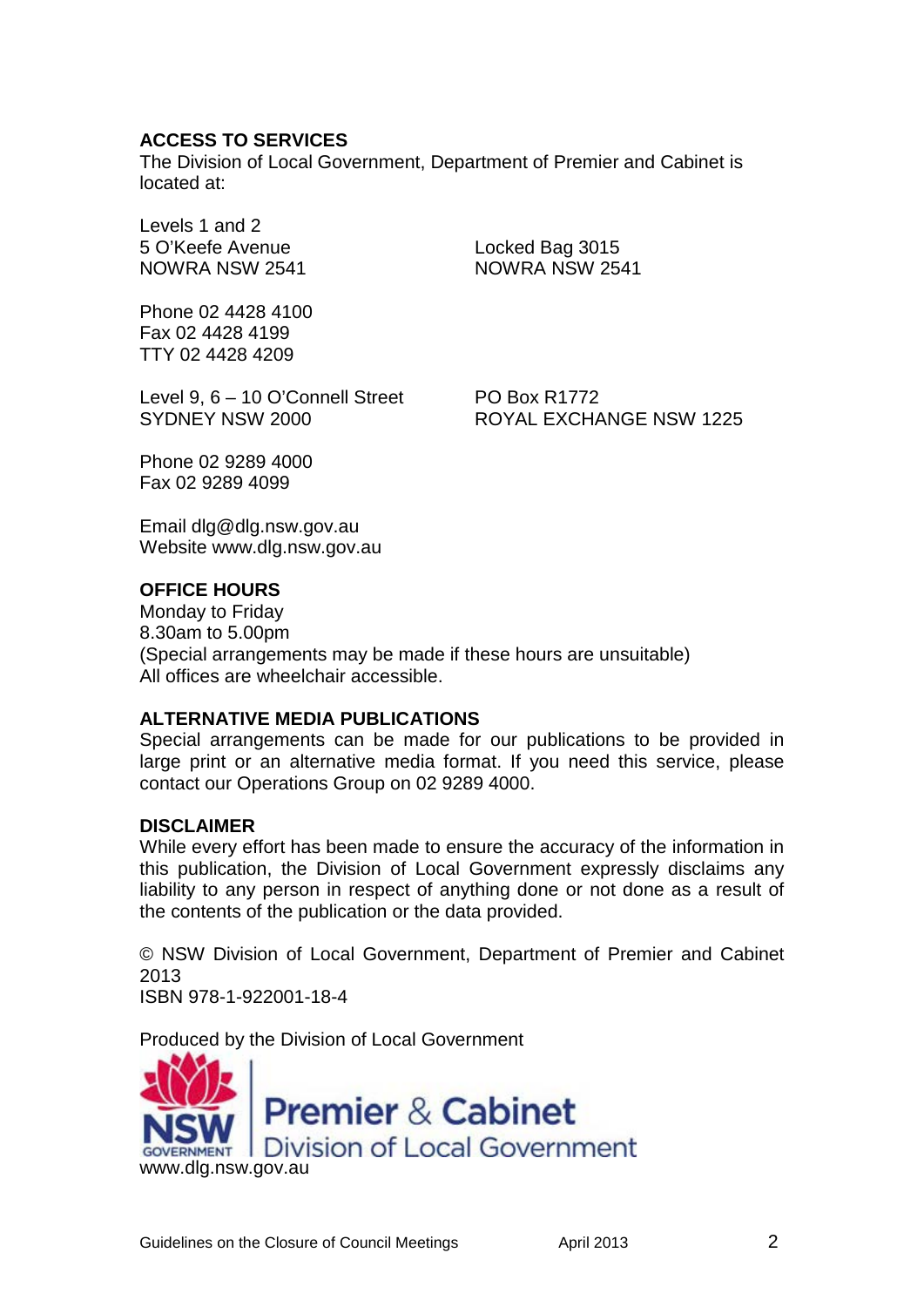## **TABLE OF CONTENTS**

| 1. Who can attend Council or Committee meetings? 5                                                                                                           |
|--------------------------------------------------------------------------------------------------------------------------------------------------------------|
| 2. What are the grounds on which a council can close its meeting to the                                                                                      |
|                                                                                                                                                              |
| 4. What matters should not be considered when determining the public                                                                                         |
|                                                                                                                                                              |
| 6. Can a meeting be closed to consider a conduct reviewer's report? 7                                                                                        |
| 7. Do members of the public have any say on the closure of council                                                                                           |
|                                                                                                                                                              |
| 9. What notice must be given of matters that are proposed to be considered                                                                                   |
| 10. What must be recorded in the minutes about the decision to close part                                                                                    |
| 11. Must a decision made during a closed part of a meeting be made                                                                                           |
| 12. Do resolutions made during a closed part of a meeting have to be                                                                                         |
| 13. When can members of the public access confidential business papers?                                                                                      |
| 14. What obligations do council officials have in relation to information<br>about matters that were considered in a part of a meeting that was closed       |
| 15. What happens if a council official inappropriately discloses information<br>about a matter that was considered in a part of a meeting that was closed to |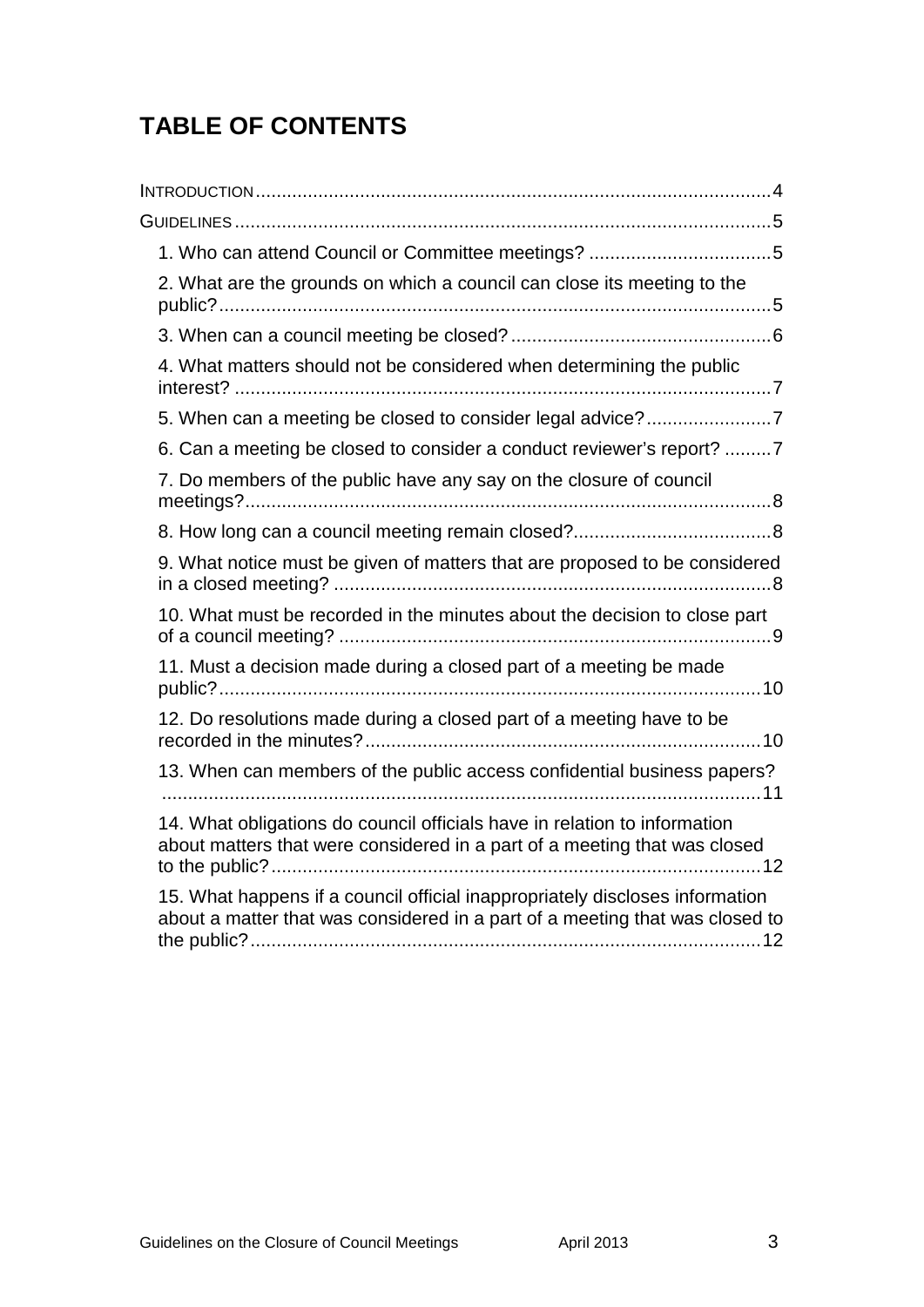## <span id="page-3-0"></span>**INTRODUCTION**

Meetings are the key forum in which councils make strategic and policy decisions on behalf of their communities. As elected institutions, councils are ultimately accountable to their communities for their decisions. It is therefore important that council meetings are open and can be attended by members of the community.

However, there will be occasions where councils are required to consider information which, by its nature, is confidential and ought not to be publicly disclosed. The *Local Government Act 1993* (the Act) recognises that on such occasions, the public interest in protecting confidential information will outweigh the public interest in ensuring accountability through open meetings.

This publication offers practical guidance on how councils can appropriately weigh these competing public interests and ensure that they comply with their obligations under the Act when closing meetings to the public. They do this by addressing commonly asked questions that have been raised with the Division about the closure of council meetings and provide best practice examples.

This publication is issued under section 10B(5) of the Act. It therefore constitutes a guideline that councils are required to consider when closing meetings to the public.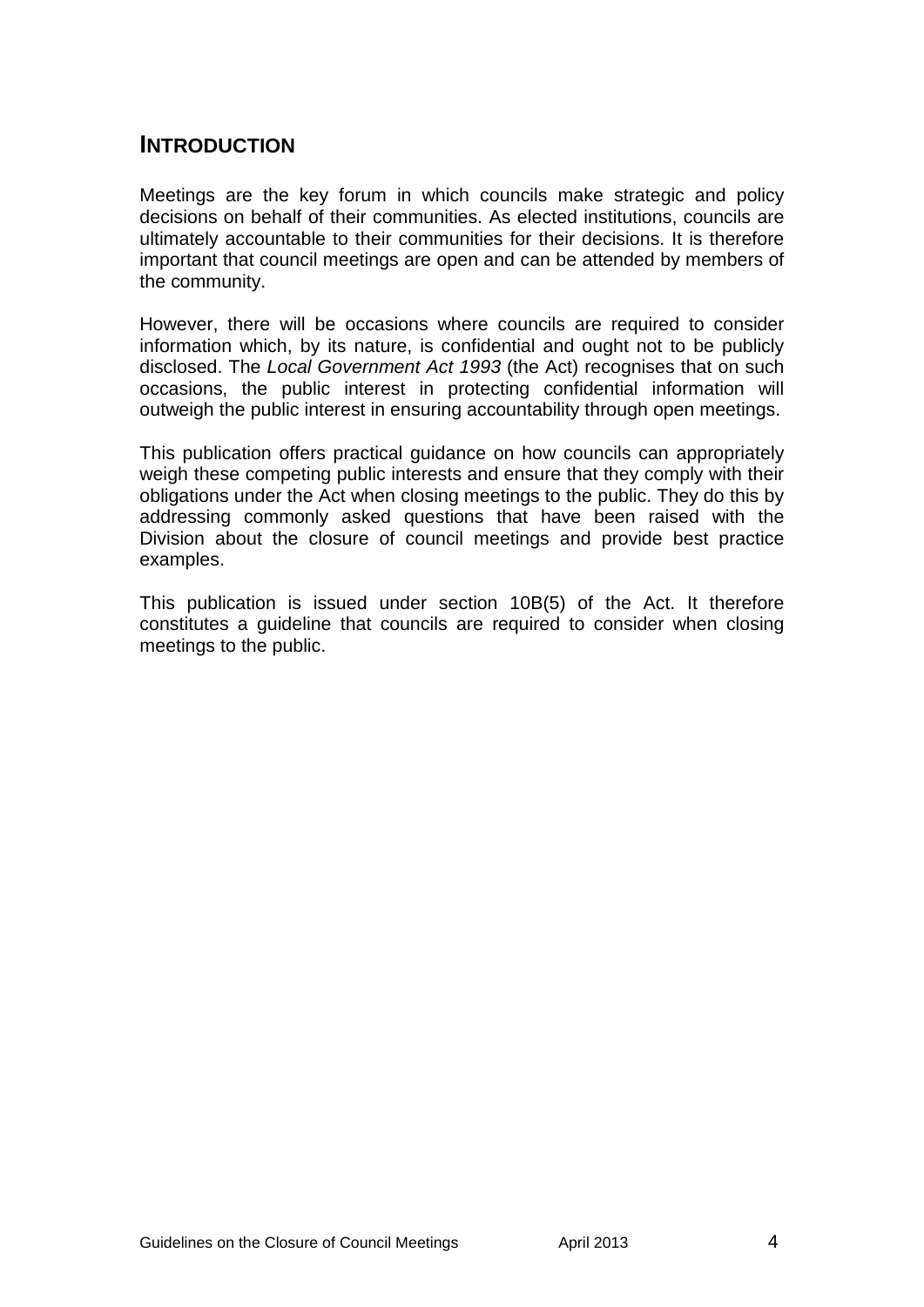## <span id="page-4-0"></span>**GUIDELINES**

## <span id="page-4-1"></span>**1. Who can attend Council or Committee meetings?**

Any person can attend a council meeting or the meeting of a committee of which all the members are councillors (a committee of councillors) (see section 10 of the Act).

However, members of the public are not entitled to attend other types of meetings (eg committees comprising of councillors and non-councillors or informal briefing meetings). Councils can make these meetings open to the public if they choose to do so.

#### <span id="page-4-2"></span>**2. What are the grounds on which a council can close its meeting to the public?**

Despite the right of members of the public to attend meetings of a council or a committee of councillors, the council or the committee may still close to the public, parts of the meeting that involve the discussion or receipt of any of the following matters or information:

- personnel matters concerning particular individuals (other than councillors)
- the personal hardship of any resident or ratepayer
- information that would, if disclosed, confer a commercial advantage on a person with whom the council is conducting (or proposes to conduct) business
- commercial information of a confidential nature that would, if disclosed:
	- − prejudice the commercial position of the person who supplied it, or
	- − confer a commercial advantage on a competitor of the council, or
	- − reveal a trade secret
- information that would, if disclosed, prejudice the maintenance of law
- matters affecting the security of the council, councillors, council staff or council property
- advice concerning litigation, or advice that would otherwise be privileged from production in legal proceedings on the ground of legal professional privilege
- information concerning the nature and location of a place or an item of Aboriginal significance on community land
- alleged contraventions of the council's code of conduct.

(see section 10A(2))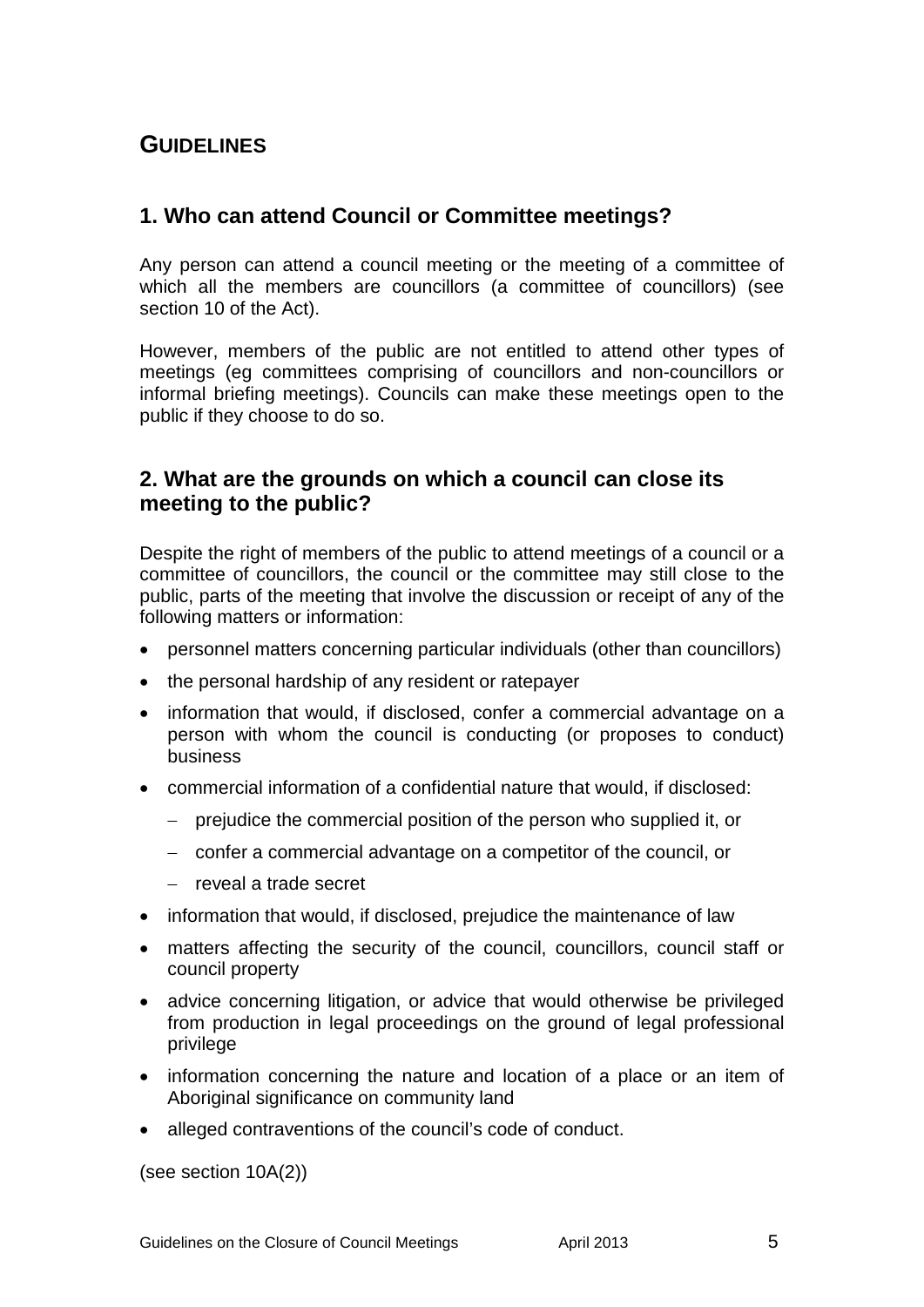In order to close a meeting to the public, a council or committee must be satisfied that the matter or information being discussed or received falls within at least one of the above grounds.

It should be noted that the existence of any of these grounds does not place any obligation on a council to close its meeting to consider a matter or information, (though in many cases, it would be appropriate for it to do so). It simply permits a council to do so. As will be discussed below, in the case of most of these grounds, the council will also need to demonstrate why it is in the public interest to close the meeting to discuss the matter or information.

## <span id="page-5-0"></span>**3. When can a council meeting be closed?**

A council or committee of councillors can close its meeting to the public without further discussion to consider three types of matters; personnel matters concerning particular individuals, matters involving the personal hardship of a resident or ratepayer or matters that would disclose a trade secret.

However, in the case of the other grounds listed in Part 2 above, the existence of these grounds on their own is not enough to allow the closure of a meeting. In such cases, the council or committee must also be satisfied that discussion of the matter in an open meeting would, **on balance, be contrary to the public interest** (see section 10B(1)(b).

This in effect creates a two step process:

- first, the council must be satisfied that the matter falls within at least one of the grounds listed in Part 2
- second, the council must be satisfied that if the matter does not fall within one of the 3 grounds set out in this Part, that discussion of the matter in an open meeting would, on balance, be contrary to the public interest.

#### *Example*

*To illustrate, consider the example of a proposal to sell off council-owned land by auction. The council would not be able to close the meeting to consider a proposal to sell the land or the reasons for the sale. These are not matters that fall within the grounds listed above.* 

*However, where the discussion concerns the valuation of the land and the reserve price, this would potentially fall within one of the grounds for closure because the disclosure of a reserve price could confer a commercial advantage on a person with whom the council is conducting (or proposes to conduct) business.*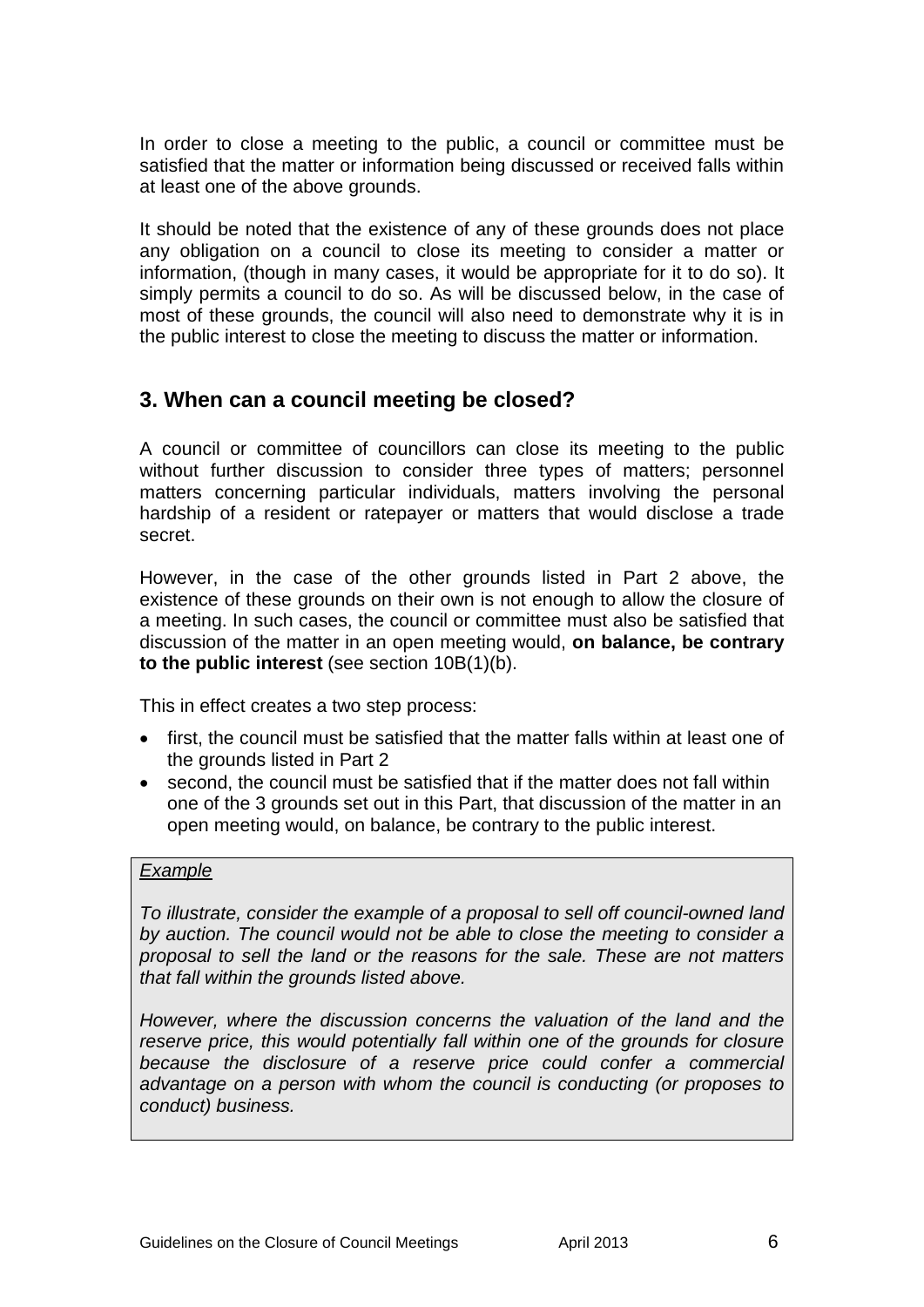*The existence of these grounds is not on its own enough to permit the closure of the meeting to the public. The council also needs to demonstrate why it would, on balance, be in the public interest for it to do so.*

*In such circumstances, it could be argued that the disclosure of the reserve price would, on balance be contrary to the public interest because it would put the council at a competitive disadvantage in its negotiations preventing it from achieving a 'best value for money' outcome for the community.*

## <span id="page-6-0"></span>**4. What matters should not be considered when determining the public interest?**

The Act says that when determining whether the discussion of a matter in an open meeting would be contrary to the public interest, it is irrelevant that:

- a person may misinterpret or misunderstand the discussion, or
- the discussion of the matter may:
	- − cause embarrassment to the council or committee concerned, or to councillors or to employees of the council
	- − cause a loss of confidence in the council or committee.

(see section 10B(4))

#### <span id="page-6-1"></span>**5. When can a meeting be closed to consider legal advice?**

The Act says that a meeting is not to be closed for the receipt and consideration of information or advice concerning litigation or the subject of legal professional privilege unless the advice concerns legal matters that:

- are substantial issues relating to a matter in which the council or committee is involved, **and**
- are clearly identified in the advice, **and**
- are fully discussed in that advice.

(See section 10B(2))

#### <span id="page-6-2"></span>**6. Can a meeting be closed to consider a conduct reviewer's report?**

Yes. The Act specifically allows a meeting to be closed to the public to consider alleged contraventions of a council's code of conduct (see section 10A(2)(i)). Clause 8.45 of the prescribed *Procedures for the Administration of the Model Code of Conduct for Local Councils in NSW* state that a council is to close its meeting to the public to consider a final investigation report where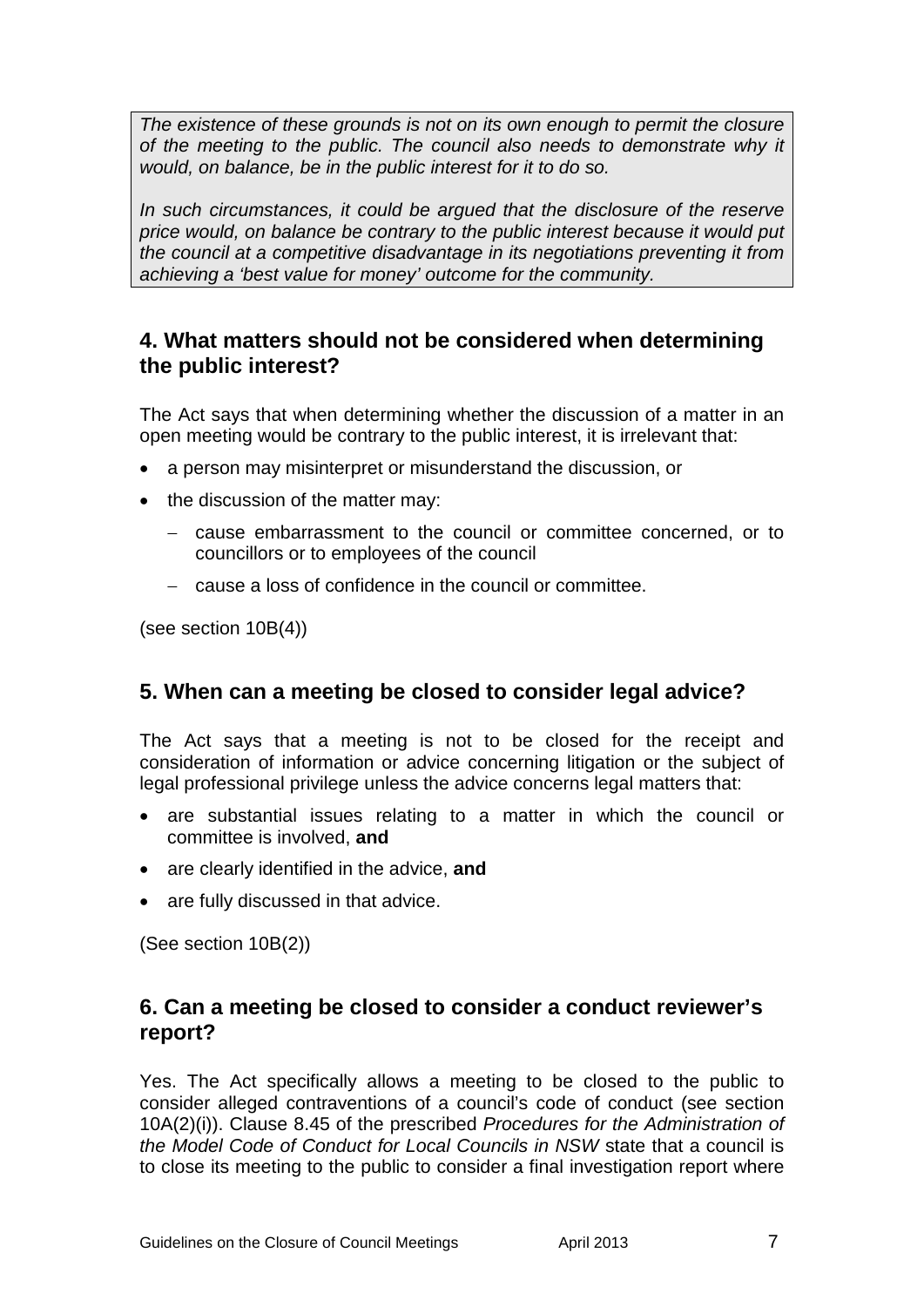it is permitted to do so under section 10A. However, in closing a meeting to consider a conduct reviewer's report, the council is still required to apply the public interest test under section 10B(1)(b).

## <span id="page-7-0"></span>**7. Do members of the public have any say on the closure of council meetings?**

Yes. A council, or a committee of a council, may allow members of the public to make representations to or at a meeting, before any part of the meeting is closed to the public, as to whether that part of the meeting should be closed (see section 10A(4)).

## <span id="page-7-1"></span>**8. How long can a council meeting remain closed?**

The Act requires councils to close their meeting for only so much of the discussion as is necessary to preserve the relevant confidentiality, privilege or security being protected.

(See section 10B(1)(a))

#### *Example*

*In the proposal to auction council-owned land, the relevant confidentiality in relation to the proposed sale is limited to the valuation and the reserve price information.*

*As such, discussion of the reasons justifying the sale could occur while the meeting was open. However, when the discussion turned to the valuation and reserve price, the meeting may then be closed to the public.*

#### <span id="page-7-2"></span>**9. What notice must be given of matters that are proposed to be considered in a closed meeting?**

Where the general manager is of the opinion that the agenda includes the receipt of information or discussion of matters that are likely to take place when the meeting is closed to the public, the agenda for the meeting must indicate that the relevant item of business is of such a nature (but must not give details of that item) (see section 9(2A)).

It should be noted that the ultimate decision to close the meeting rests with the council. This means that the council is not under any obligation to close the meeting where the general manager identifies a matter in the agenda as being one that the council may close its meeting to discuss.

Conversely, where a matter has not been identified in the agenda for the meeting as one that is likely to be considered when the meeting is closed, the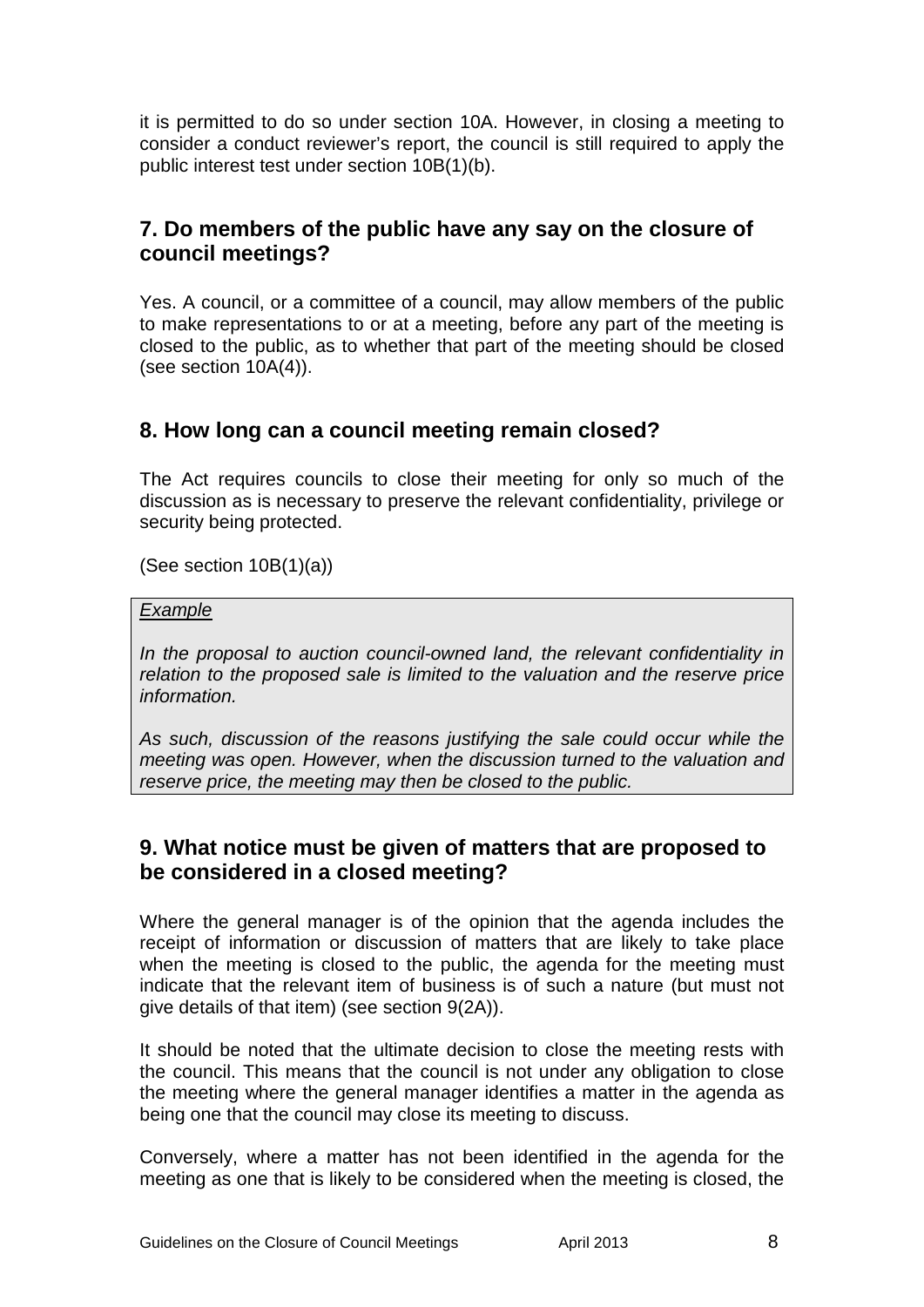council can still close the meeting to consider the item. However, it can only do so if:

- it becomes apparent during the discussion of a particular matter that the matter is one for which any of the grounds for closure exist (see above), **and**
- the council or committee, after considering any representations made by members of the public, resolves that further discussion of the matter:
	- − should not be deferred (because of the urgency of the matter), **and**
	- − should take place in a part of the meeting that is closed to the public.

(See section 10C)

#### *Example*

*In the proposed auction of council-owned land case, the agenda for the meeting would identify the matter as one that is likely to be considered when the meeting is closed.*

*A best practice approach would be for the valuation and reserve price information to be included in a confidential attachment to the report that is not made available to the public. This would enable the report, including the reasons justifying the sale to be made public prior to the meeting and at the same time preserve the confidentiality of the valuation and reserve price information.*

## <span id="page-8-0"></span>**10. What must be recorded in the minutes about the decision to close part of a council meeting?**

The Act requires that the grounds on which part of a meeting is closed must be stated in the decision to close that part of the meeting and must be recorded in the minutes of the meeting. The grounds must specify the following:

- the relevant grounds on which the meeting is being closed
- the matter that is to be discussed during the closed part of the meeting
- the reasons why the part of the meeting is being closed, including an explanation of the way in which discussion of the matter in an open meeting would be, on balance, contrary to the public interest (unless the matter relates to a personnel matter concerning particular individuals, the personal hardship of a resident or ratepayer or a trade secret).

(See section 10D)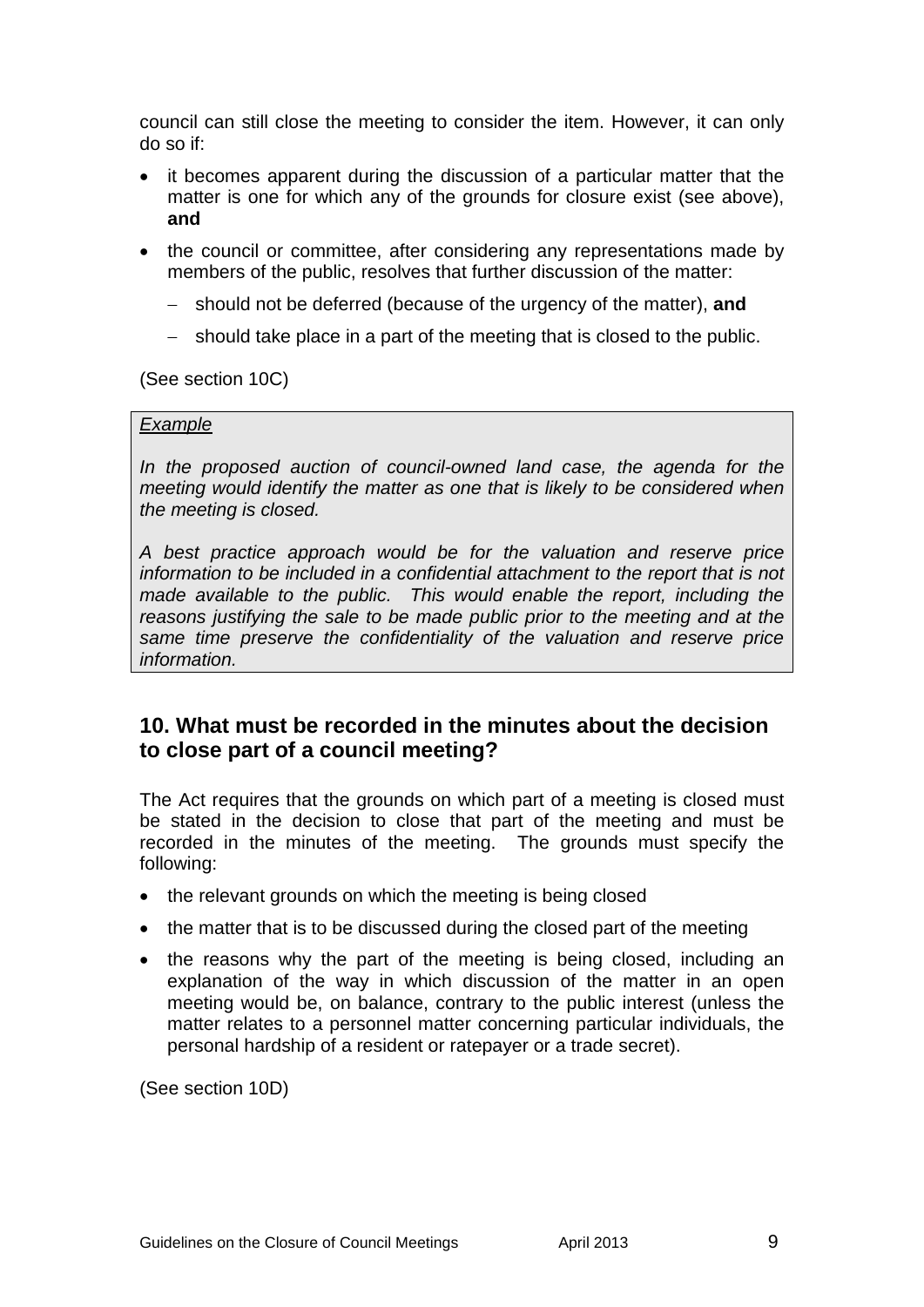#### *Example*

*The decision to close the meeting to consider the auction of a parcel of council-owned land may be recorded as follows:*

*RESOLVED: Councillor Borg/Lee*

*1. That the meeting is closed during the discussion of the matter "Item 1 - Sale of 393 Smith Street, Jonestown by public auction" in accordance with section 10A(2)(c) on the basis that:*

*Item 1 involves the receipt and discussion of information that would, if disclosed, confer a commercial advantage on a person with whom the council is conducting (or proposes to conduct) business.*

*On balance, the public interest in preserving the confidentiality of information about the reserve price outweighs the public interest in maintaining openness and transparency in council decision-making because the disclosure of this information would put the Council at a competitive disadvantage in its negotiations with a prospective purchaser, preventing it from achieving a 'best value for money' outcome for the community.*

## <span id="page-9-0"></span>**11. Must a decision made during a closed part of a meeting be made public?**

It is important to remember that the purpose of section 10A is to protect the confidentiality or privilege of the information upon which council relies. It does not allow councils to make secret decisions.

This intention is reflected in clause 253 of the *Local Government (General) Regulation 2005* (the Regulation). This requires that where a council passes a resolution during a meeting or a part of a meeting that is closed to the public, the chairperson must make the resolution public as soon as practicable after the meeting or the relevant part of the meeting has ended.

#### <span id="page-9-1"></span>**12. Do resolutions made during a closed part of a meeting have to be recorded in the minutes?**

Yes. Under clause 254 of the Regulation, details of each motion moved at a council meeting (including those moved when the meeting is closed to the public) must be recorded in the minutes as well as whether the motion is passed or lost. Once passed, a motion becomes a resolution.

This means that when framing a motion relating to a matter being considered in a closed part of a meeting, councils need to be careful to ensure that the wording of the motion does not disclose any confidential information.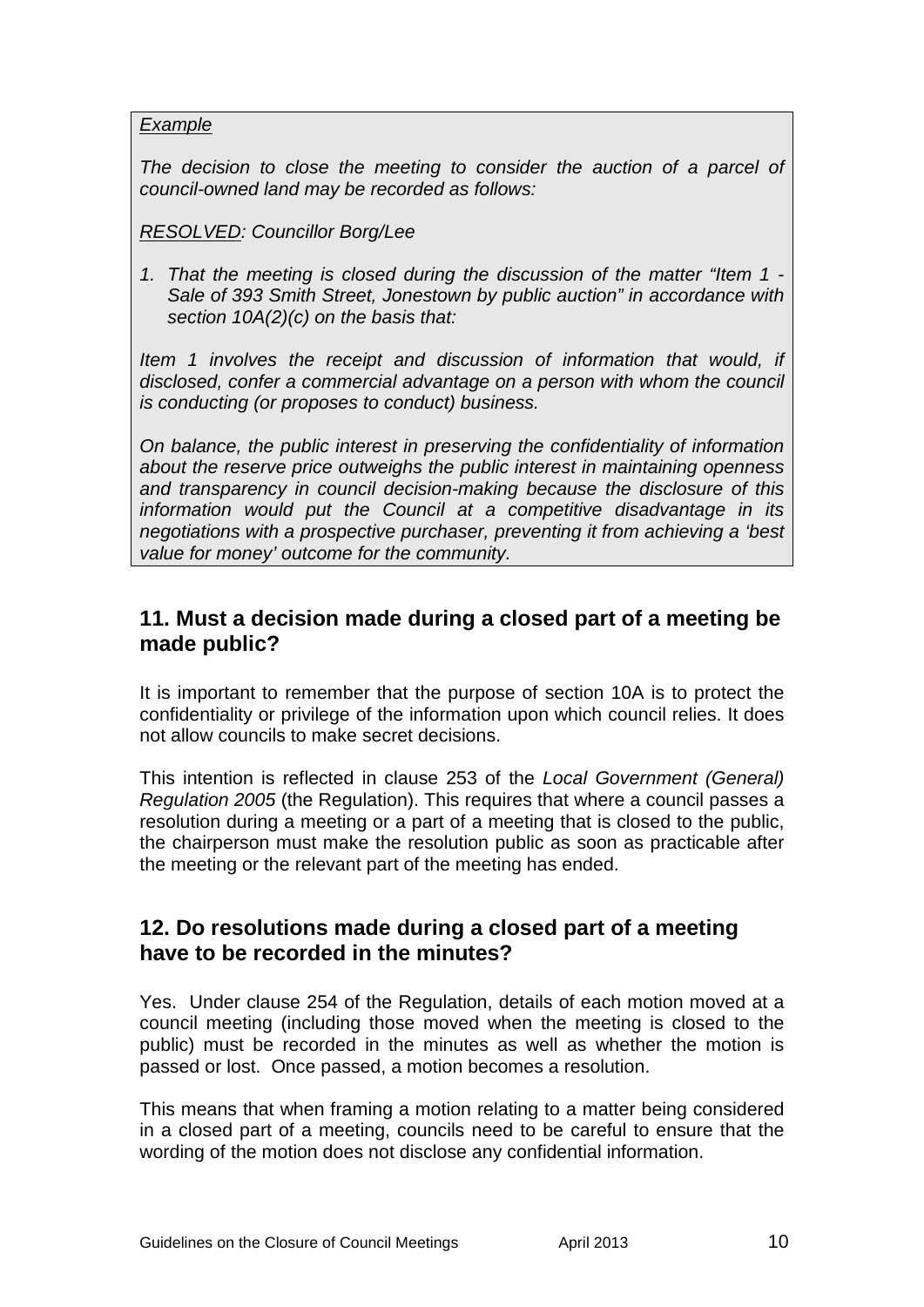However, the resolution should be sufficiently clearly framed to enable the public to identify the decision that has been made by the council. A resolution to "adopt the recommendation contained in the staff report" for instance does not meet the requisite standards of accountability expected of council decision making.

In addition, under clause 243(3), a recommendation made in a report of a council employee is, so far as adopted by the council, a resolution of the council. As a result, where a council resolves to accept a recommendation contained in a report of a council employee, that recommendation is deemed to be the resolution and must be made public as soon a practicable under clause 253 and recorded in the minutes of the meeting under clause 254.

This means that when framing a recommendation relating to a matter being considered in a closed part of a meeting, council staff need to be careful to ensure that the wording of the recommendation does not disclose any confidential information.

#### *Example*

*The motion or staff recommendation on the proposed auction of councilowned land could be worded as follows:*

- *1. That Council proceed with the sale of 393 Smith Street, Jonestown (NB clearly indentify the parcel of land) by way of public auction.*
- *2. That the reserve price be set at the amount specified in the confidential attachment to the report.*

## <span id="page-10-0"></span>**13. When can members of the public access confidential business papers?**

The business papers and minutes of council meetings are deemed to be open access information under the *Government Information (Public Access) Act 2009* (the GIPA Act) and the *Government Information (Public Access) Regulation 2009*. This means they must be publicly available for inspection by anyone free of charge, including on the council's website.

However, where a matter is considered in a part of a meeting that is closed to the public, only the resolutions and recommendations of the meeting are open access information.

This does not necessarily mean that reports and business papers cannot be otherwise accessed under the GIPA Act. Where a council receives a request for access to a confidential business paper under the GIPA Act it must comply with the provisions of that Act. This means that it must be decided whether there is an overriding public interest against disclosure which outweighs the public interest in favour of disclosure. Further information about council obligations under the GIPA Act is available on the Office of the Information Commissioner's website [www.oic.nsw.gov.au.](http://www.oic.nsw.gov.au/)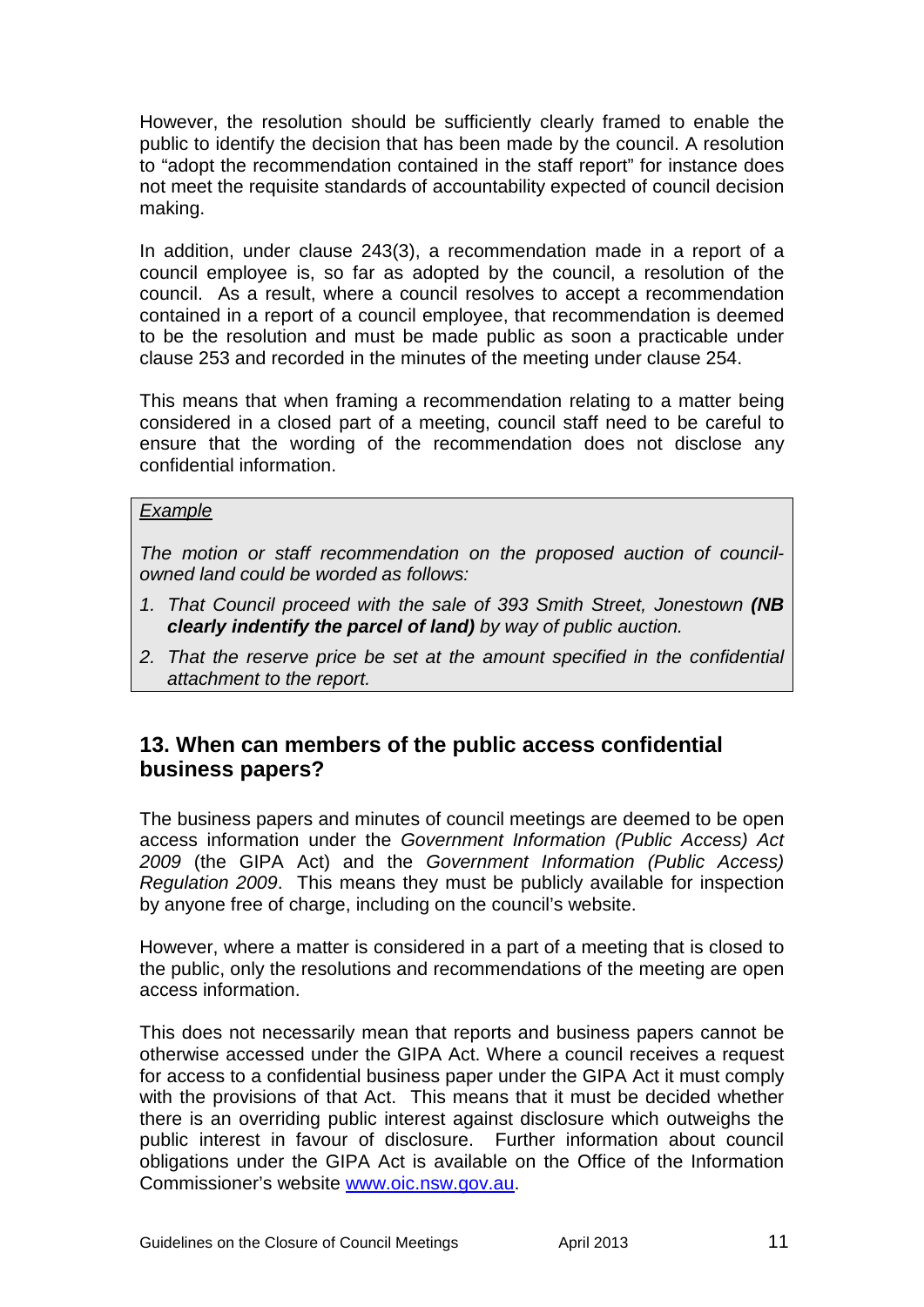#### *Example*

*If the council received a request for access to the confidential valuation and reserve price information after the sale of the land has been completed, the reason for confidentiality (i.e. putting council at a competitive disadvantage in its negotiations with a prospective purchaser) no longer exists. Similarly, the relevant public interest consideration against disclosure for the purposes of the GIPA Act (see part 4 of the table to section 14 of the Act) no longer exists. In such circumstances, the council may be obliged to provide access to the report.*

## <span id="page-11-0"></span>**14. What obligations do council officials have in relation to information about matters that were considered in a part of a meeting that was closed to the public?**

Under the Model Code of Conduct for Local Councils in NSW, all council officials have an obligation to maintain the integrity and security of confidential documents or information in their possession, including confidential business papers. In particular, all council officials must:

- protect confidential information
- only release confidential information if they have authority to do so
- only use confidential information for the purpose it is intended to be used
- not use confidential information for the purpose of securing a private benefit for themselves or for any other person
- not use confidential information with the intention to cause harm or detriment to the council or any other person or body
- not disclose any information discussed during a confidential session of a council meeting.

It is also an offence under section 664(1A) of the Act to disclose information about a matter that was considered in a meeting that was closed to the public under section 10A.

## <span id="page-11-1"></span>**15. What happens if a council official inappropriately discloses information about a matter that was considered in a part of a meeting that was closed to the public?**

Where a council official fails to comply with their obligations in relation to the protection of confidential information they may face disciplinary action. This might include termination of employment for council staff or suspension or disqualification from civic office for a councillor.